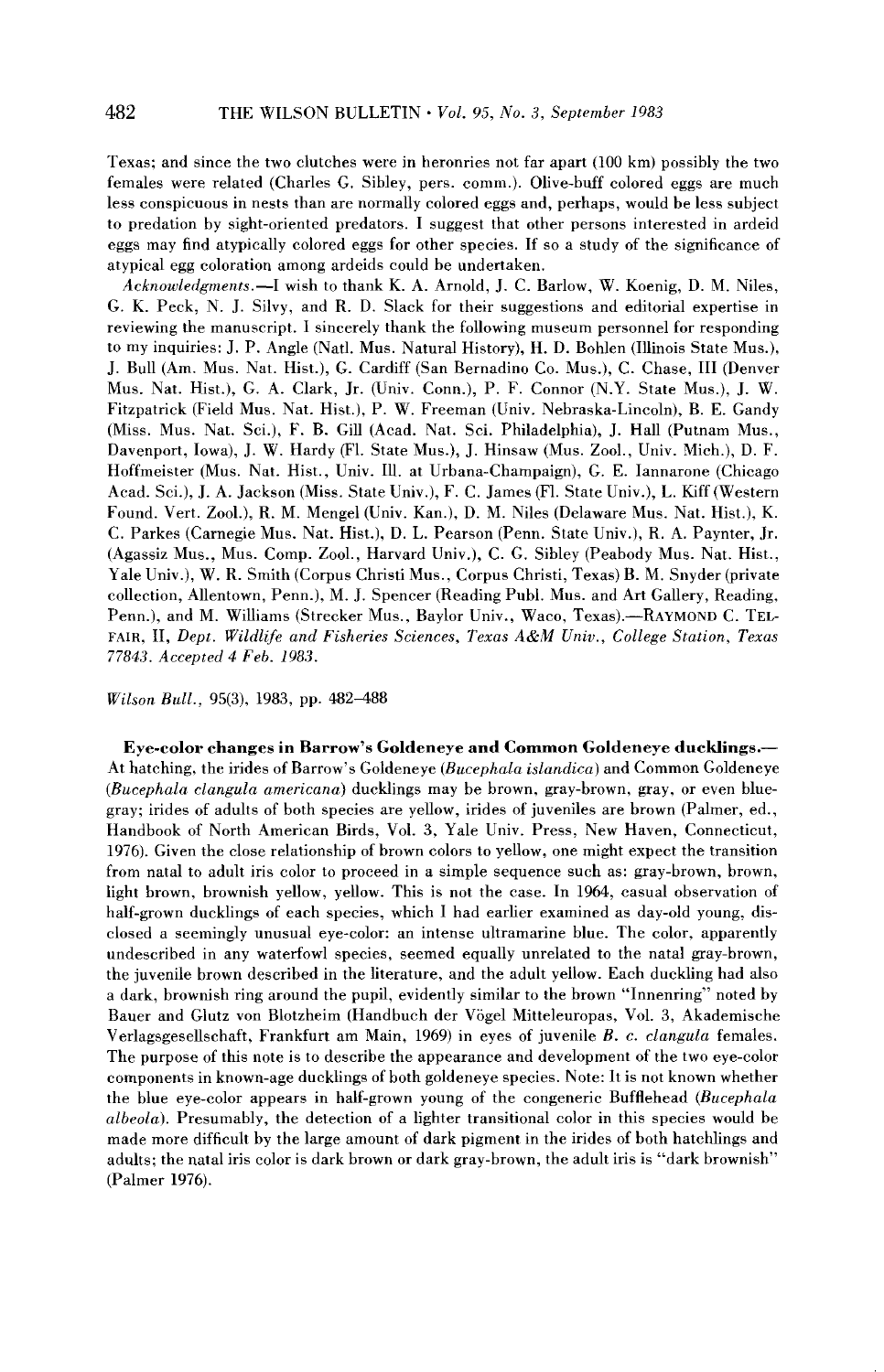

**FIG. 1. Changes in hue and chroma of the first color component (natal color) of the irides**  of Barrow's Goldeneye ducklings. The duration of the appearance of each hue in the devel**opmental eye-color sequence is indicated by a horizontal line parallel to the time line. For**  example, in Fig. 1, hue 2.5PB was continuously present in one or more Barrow's ducklings **from day 3-day 6, and again from day 34 until the end of the study. Note that in Figs. 1 and 2, the solid horizontal lines refer to hues displayed by both sexes; elsewhere, solid lines indicated hues or chromas of males, dotted lines those of females.** 

Methods.-In 1976, while conducting a morphometric study of Barrow's and Common **goldeneye ducklings at the Delta Waterfowl Research Station, I made regular measurements of the eye-color of each species as the ducklings grew. Measurements were taken outdoors in north daylight, using first the Atlas de 10s Colores (Villalobos-Dominguez and Villalobos, El Ateneo, Buenos Aires, 1947) and later, the Munsell Soil Color Charts (Munsell Color Company, Baltimore, Maryland, 1973), with the addition of charts 5PB and 7.5PB. Matte samples from the Munsell Book of Color (Munsell Color Company, Baltimore, Maryland, 1929) were used to evaluate colors not contained in the augmented soils collection. Color attributes measured were hue (e.g., purple-blue [PB], blue [B], yellow-red [YR]), value (e.g., dark [2/, 3/], light [6/, 7/]), and chroma (e.g., dull [/I: /2], bright [/8], brilliant [/lZ]). Color notations used in this note follow the Munsell system; a synonymy of these colors with three other color systems is provided in the Appendix.**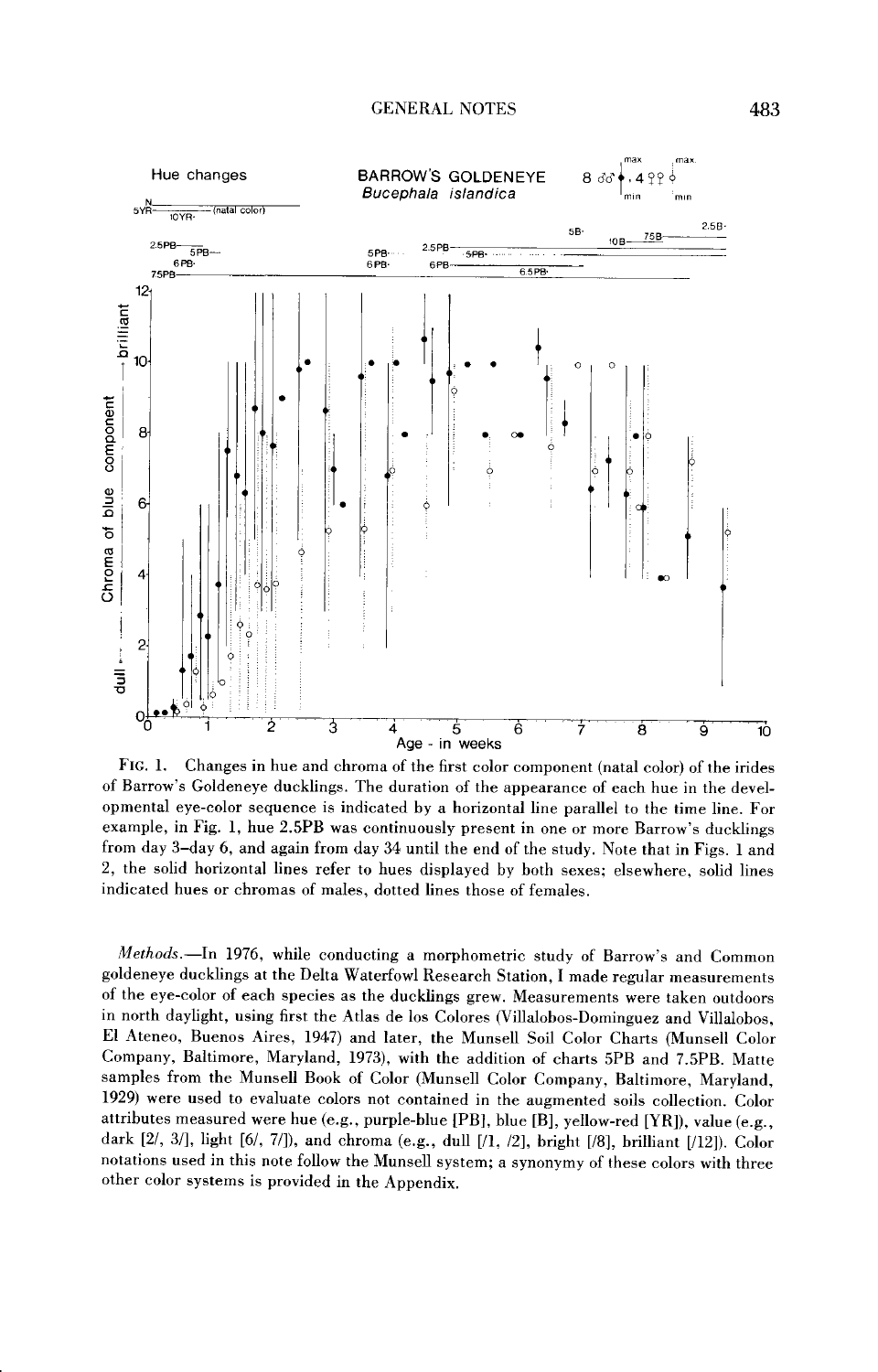

**FIG. 2. Changes in hue and chroma of the first color component (natal color) of the irides of Common Goldeneye ducklings.** 

Sixteen Barrow's and 15 Common goldeneyes, representing two broods of each species, **were hatched in incubators from wild-gathered eggs. At approximately 24 h of age, they**  were numbered, sexed by cloacal examination, and placed in rearing pens, where they were **undisturbed except during the few hours required for measurements. I observed the Barrows ' ducklings over a period of 65 days (and again at 5 months of age, without a color standard) and the Common Goldeneye ducklings during their first 7 weeks of life. Color measurements were taken daily for the first 10 days and twice weekly thereafter. Only first-day data were**  used from four Barrow's and five Common goldeneye ducklings that died during the study. **Although the remaining 22 individuals were examined on every measuring day, the age difference of l-3 days among individuals within a brood meant that the sample size for any given day of age was often small, averaging 2.2 for Common Goldeneye males, 3.9 for**  Barrow's males, and 2.6 for females of both species.

**Results and discussion.-All 31 goldeneye ducklings had gray-brown or dark gray-brown irides at hatching. The blue eye-color appeared (time of first appearance, day 3-day 20) in all individuals of both species, replacing the natal colors, and became, successively, purpleblue, blue, and green-blue. As well, M. Jackson (pers. comm.) confirmed the existence of blue eye-color in half-grown wild Barrows ' Goldeneye ducklings on her study area in British Columbia, W. R. Miller (pers. comm.) observed blue eyes in wild Common Goldeneye duck-**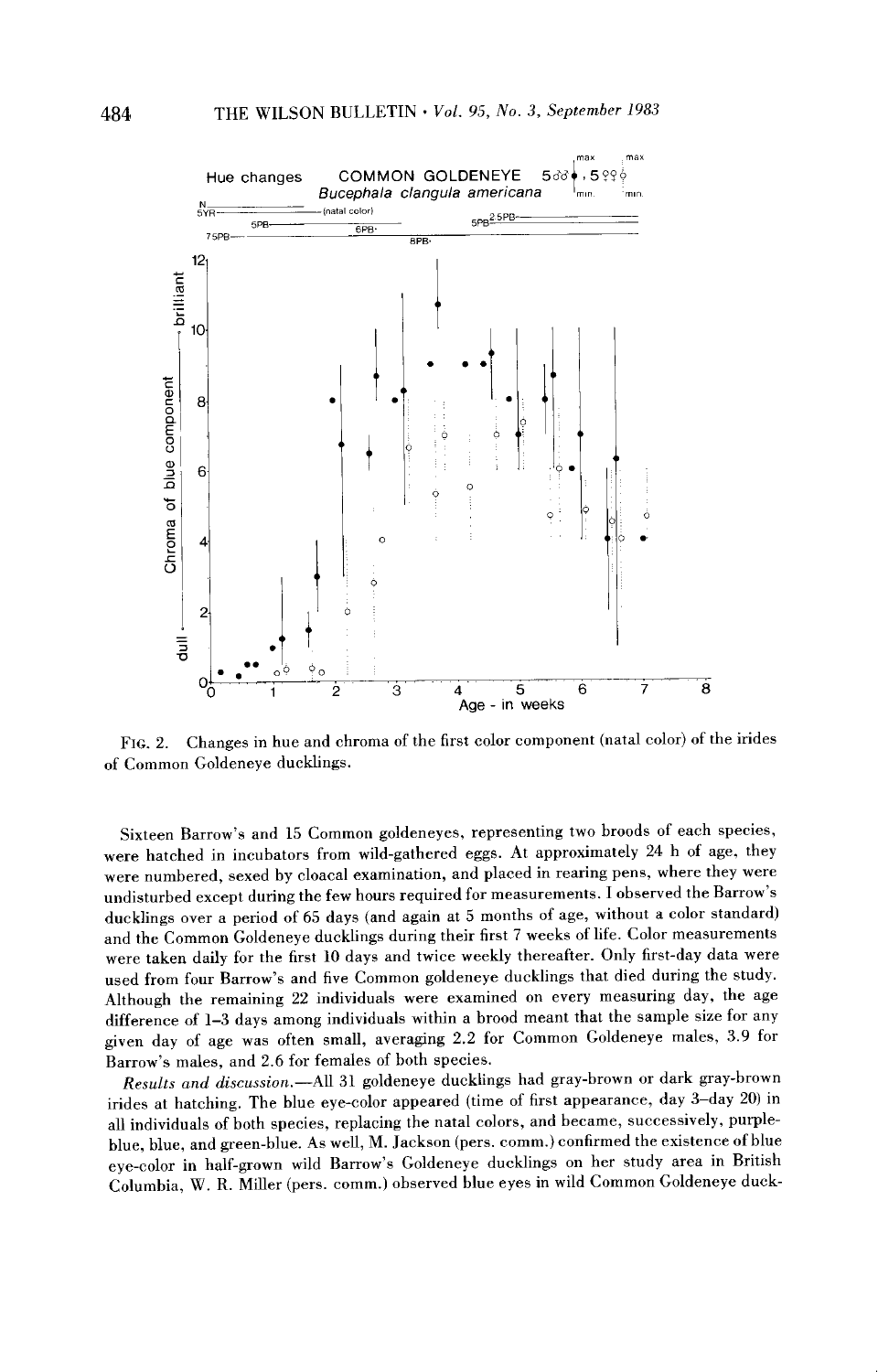

**FIG. 3. Changes in hue, chroma, and area of the second color component (brown ring) of the irides of Barrows ' Goldeneye ducklings.** 

**lings in Vermont, and C. J. Guiget noted "iris blue" on the label of a young male Barrows ' duckling (BCPM 14393, ca. 10 days old) that he collected in 1940 near Barkerville, British Columbia. The brownish ring around the pupil appeared a few days after hatching.** 

**Changes in the hue and chroma of the first component, the natal color, were most marked (Figs. 1, 2). As early as the third day of life, certain individuals of both species displayed traces of gray (N) or dull purple-blue (5PB, 7.5 PB) at the periphery of the iris. The color remained, increasing in area (some individuals) and rising to a peak of brilliance (Munsell 112) on day 26 in a Common Goldeneye male and more rapidly, on day 12, in two Barrows ' males. Irides of two Common Goldeneye males sustained a brilliance of /lo until day 46;**  irides of one Barrow's male remained at /12 until day 34. Although individual color differences **in both sexes were obvious, chroma in the irides of females of both species appeared to increase more slowly, and to reach a lower level of brilliance than in those of males. At about 5 weeks of age, in a few individuals of both species (two males, one female), the hue of the**  irides began to appear less purple, more blue (2.5PB), the chroma to decrease slightly, and the value, heretofore medium (4/ or 5/), to measure 6/. By 8 weeks of age, the iris hue of three Barrow's Goldeneyes (two males, one female) was 10B 8/4 (a pale, rather dull blue), **and at 65 days, the hue of the three birds' irides measured 2.5B 8/&-a clear, pale turquoise blue.** 

In the 10 Barrow's ducklings examined at 5 months of age, irides of the six males were **all some tint of clear, pale green-yellow, with little or no cloudy light brown area around the pupils. Eye-colors of the four females were less uniform: irides of three were various tints of light, dull green-yellow with irregular areas of cloudy golden brown, but the hides of the fourth were quite gray, with a cloudy light brownish area around the pupils.** 

**Changes in the brown component of the iris color were less dramatic (Figs. 3, 4). The**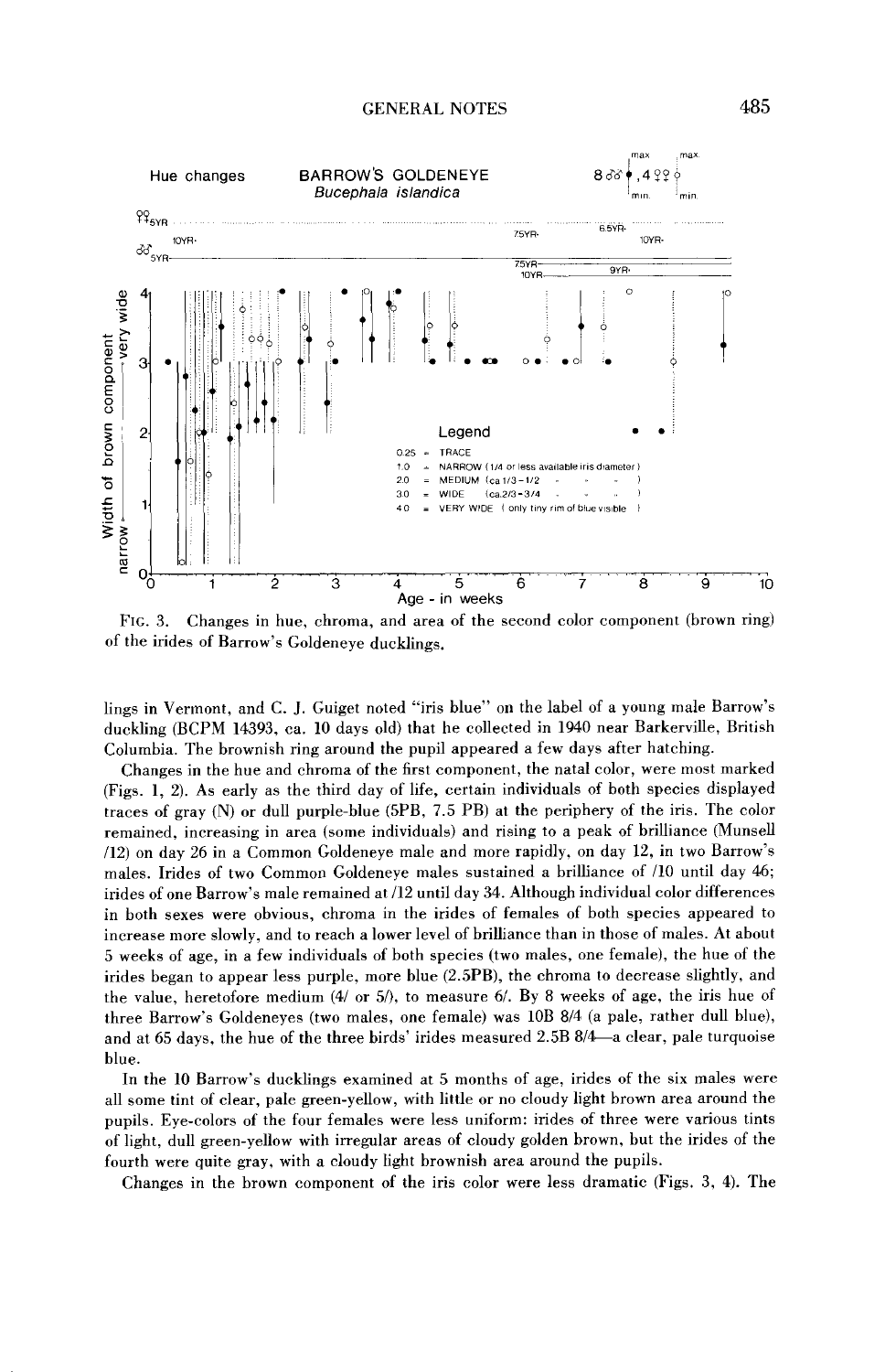

**FIG. 4. Changes in hue, chroma, and area of the second color component (brown ring) of the irides of Common Goldeneye ducklings.** 

**dark ring contrasted well with the lighter natal colors (gray, gray-brown, blue-gray), but poorly with the darker ones (dark gray-brown, brown). It was evaluated initially as a dark (2.51 to 3/), very dull (10.5 to /1.5) orange-brown (5YR), which became somewhat yellower (7.5YR, IOYR) and lighter (3.5/ to 4/) at about 6 weeks in a few males of both species. The brown iris-rings of the females did not turn lighter and yellower, but remained dark orangebrown (SYR), although the chroma in nearly all ducklings of both species increased to /3 or I4 by 7 weeks.** 

**The rapid increase in area of the brown color paralleled almost exactly the increase in brilliance of the blue color in both species. At times, the brown color seemed to take on a purplish hue of its own, although this proved to be an illusion. Repeated color evaluations produced no evidence of a true purple tint. The area of brown iris increased more rapidly**  in Barrow's than in Common goldeneye ducklings and, after about 5 weeks, seemed larger **in females of both species than in males. Once enlarged, the size of the area remained more or less stable throughout the study, although there were small, irregular size fluctuations in individual birds. It is not surprising that the blue color should have gone undescribed until now, as it is most often reduced to a narrow rim on a predominantly brown iris, and as such, is quite inconspicuous.** 

**Acknowledgments.-1 am grateful to R. Trethewey and P. Ould for supplying live goldeneye ducklings; to the Canadian Wildlife Service for collection and possession permits; to the Delta Waterfowl Research Station for hatching, rearing, and laboratory facilities; and to the British Columbia Provincial Museum for loaning specimens. I thank the University of Manitoba Libraries (P. Anthony, R. Bennett) for extended loans of the Ridgway and Villalobos color standards, L. Forster for her help in preparing the Ridgway-Munsell reference index, and K. Parkes, B. Batt, and H. Ouellet for reading the manuscript and for making useful sug-**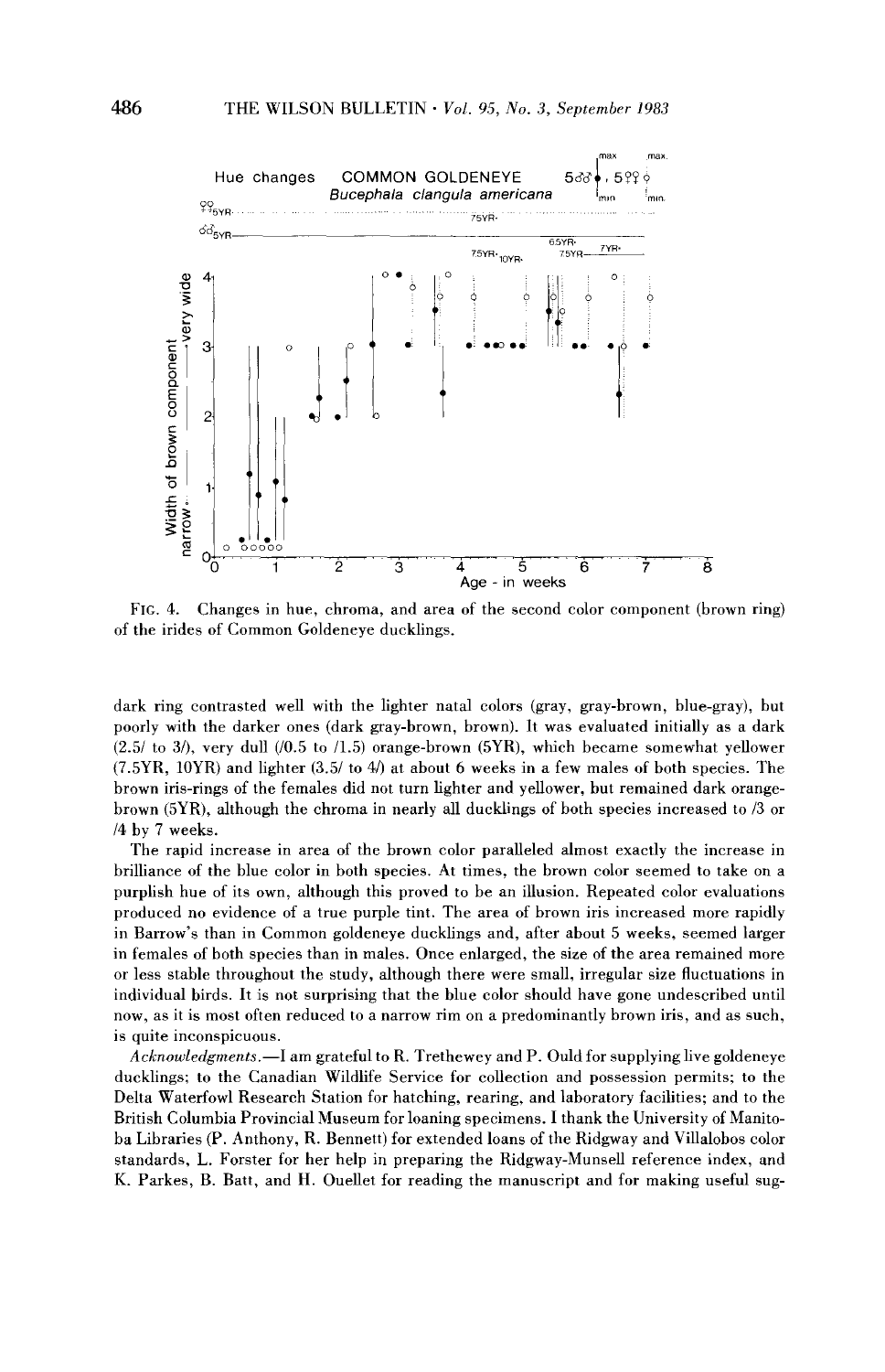## **GENERAL NOTES 487**

**gestions. Finally I am grateful to my husband, C. Nelson, who drew Figs. l-4 and provided essential transportation facilities. The research was funded in part by a grant from the**  Explorations Program of the Canada Council.-COLLEEN HELGESON NELSON, Manitoba Mu**seum of Man and Nature, 190 Rupert Avenue, Winnipeg, Manitoba R3B ON2, Canada. Accepted 22 Feb. 1983.** 

## **APPENDIX**

**A Smoiwhn' OF REPRESENTATIVE EYE-COLORS OF GOLDENEYE DUCKLINGS IN FOUR COLOR NOTATION SYSTEMS"** 

| Munsell       | <b>Villalobos</b>                   | Ridgway                                                                  | Smithe                         |
|---------------|-------------------------------------|--------------------------------------------------------------------------|--------------------------------|
|               |                                     | <b>Blues and Neutrals</b>                                                |                                |
| N4/           | $N=6$                               | LIII [NG] Deep Neutral                                                   | 83-Dark Neu-                   |
|               |                                     | Gray $\times$ Dark Neutral Gray                                          | tral Gray                      |
| 2.5 PB 4/1    | (N/UUC) $7-1^\circ$                 | LII [BLUE] Dark Plumbeous                                                | 87-Medium<br>Plumbeous         |
| 5PB 3.5/1     | $U-5-1$ °                           | LIII $[CG]$ Blackish Slate $\times$<br>Slate Color                       | 78-Plumbeous                   |
| 7.5PB 4/1     | $UUV-5 (1°/2°)$                     | XLIX [V-B] Violet-Slate                                                  |                                |
| 5PB 4/4       | $(UUC/U)$ 6-6°                      | XLII [BG-B] Deep Delft Blue                                              | 73-Indigo                      |
| 7.5PB 5/6     | (U/UUV) 8-7°                        | XXIV [V-B] Grayish Violet-<br>Blue                                       |                                |
| 7.5PB 5/8     | (U/UUV) 8 (9°/10°)                  | XXIV [V-B] Dull Violet-Blue                                              |                                |
| 7.5PB 6/10    | $U-10-12^{\circ}$                   | XXI [V-B] Deep Lavender<br>Blue                                          | 170B-Dull Vio-<br>laceous Blue |
| 7.5PB 4/12    | $U-6$ (11 $\degree$ /12 $\degree$ ) | XXI [BV-B] Diva Blue                                                     | 170A-Ultra-<br>marine Blue     |
| 7.5PB 5/12    | $U-8-13^\circ$                      | XXI [V-B] Cornflower Blue                                                |                                |
| $*2.5$ PB 7/8 | (CCU/C) 15-12°                      | VIII [G-BB] Pale Methyl Blue                                             |                                |
| $*2.5$ PB 8/4 | $CCU-17-8°$                         | XX [BG-B] Persian Blue $\times$<br>XXII [G-BB] Pale King's Blue          |                                |
| $*10B 8/4$    | $(C/CU)$ 16-10 $^{\circ}$           | VIII [BG-B] Pale Blue (Ethyl<br>Blue) $\times$ XX [BG-B] Persian<br>Blue | $168D$ —Light<br>Sky Blue      |
| $*7.5$ PB 8/4 | C $(16/17)$ 8°                      | VIII [G-BB] Pallid Methyl<br>Blue $\times$ XX [BG-B] Persian<br>Blue     |                                |
| $*2.5B$ 8/4   | $(TCT)$ 17-8°                       | VIII $[G-B]$ Beryl Blue $\times$ XX<br>[G-B] Etain Blue                  | 93-Robin's Egg<br>Blue         |